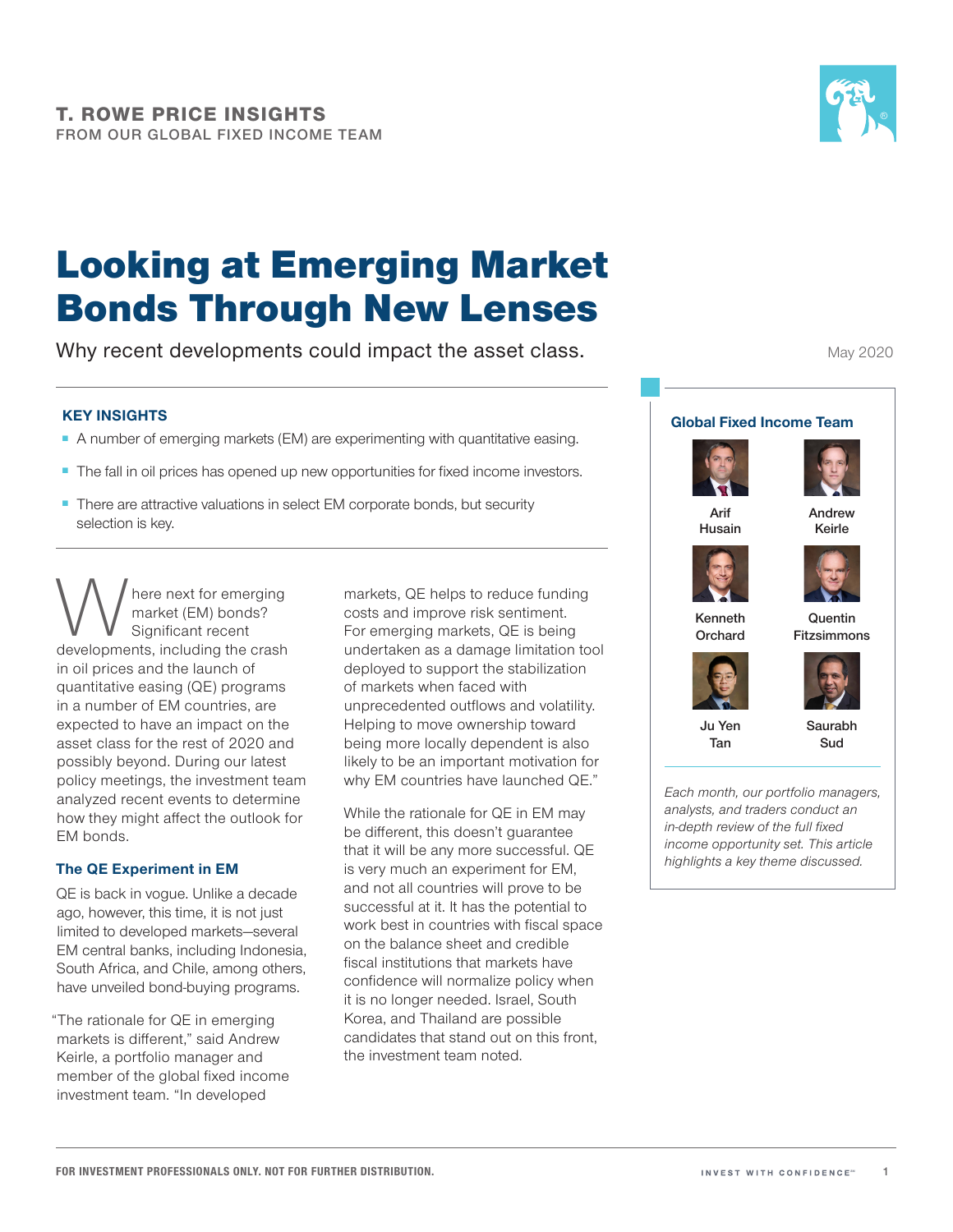For emerging markets, QE is being undertaken as a damage limitation tool deployed to support the stabilization of markets when faced with unprecedented outflows and volatility.

**— Andrew Keirle** *Portfolio Manager*

The opportunity set for investors is widening infrequent borrowers like Qatar and Saudi Arabia have returned to the international bond market.

**— Andrew Keirle** *Portfolio Manager* QE might be more challenging for countries with low fiscal credibility and little fiscal space—unless investors are convinced that it's not going to be large in size or last very long. South Africa, for example, has poor debt dynamics, but investors have so far reacted broadly favorably to its QE announcement because it is viewed as being only a short-term backstop. If that changes, both the local bond market and currency could come under pressure.

"There is a risk of currency depreciation in some EM countries," said Mr. Keirle. "To avoid this, it's more important than ever that countries maintain their fiscal discipline."

#### **Opportunity Set Widens in EM Sovereign Dollar Space**

The sharp fall in oil prices has driven a large number of countries in the Middle East back to the international bond market to bolster their finances. "The opportunity set for investors is widening—infrequent borrowers like Qatar and Saudi Arabia have returned to the international bond market," said Mr. Keirle. "The developments give investors more choice and could help with diversification."

A select number of high yield countries have also come to the primary bond market in the past few weeks. Both Bahrain and Egypt sold new dollar‑denominated bonds in deals that were oversubscribed, which is encouraging.

Ultimately, the plunge in oil prices will produce winners and losers. Some oil‑exporting countries, such as Nigeria and Venezuela, are particularly vulnerable in an environment of lower oil revenues, meaning that their bonds could be subject to volatility and weakness for some time yet. We think that India's bond market, on the other hand, could continue to outperform as India is a large oil importer.

#### **Attractive Opportunities in EM Corporates, but Increased Risks**

The indiscriminate sell‑off in EM corporates during the crisis has left some company bond prices completely dislocated from fundamentals. This offers some great opportunities, but caution is warranted as not every company will survive this crisis.

"It's important to stay away from potential default candidates in sectors like oil and concentrate on dislocated names in sectors where our analysts have high convictions. Focusing on security selection is more important than ever to uncover those companies that are likely to survive and thrive—and, just as importantly, the companies to be avoided."